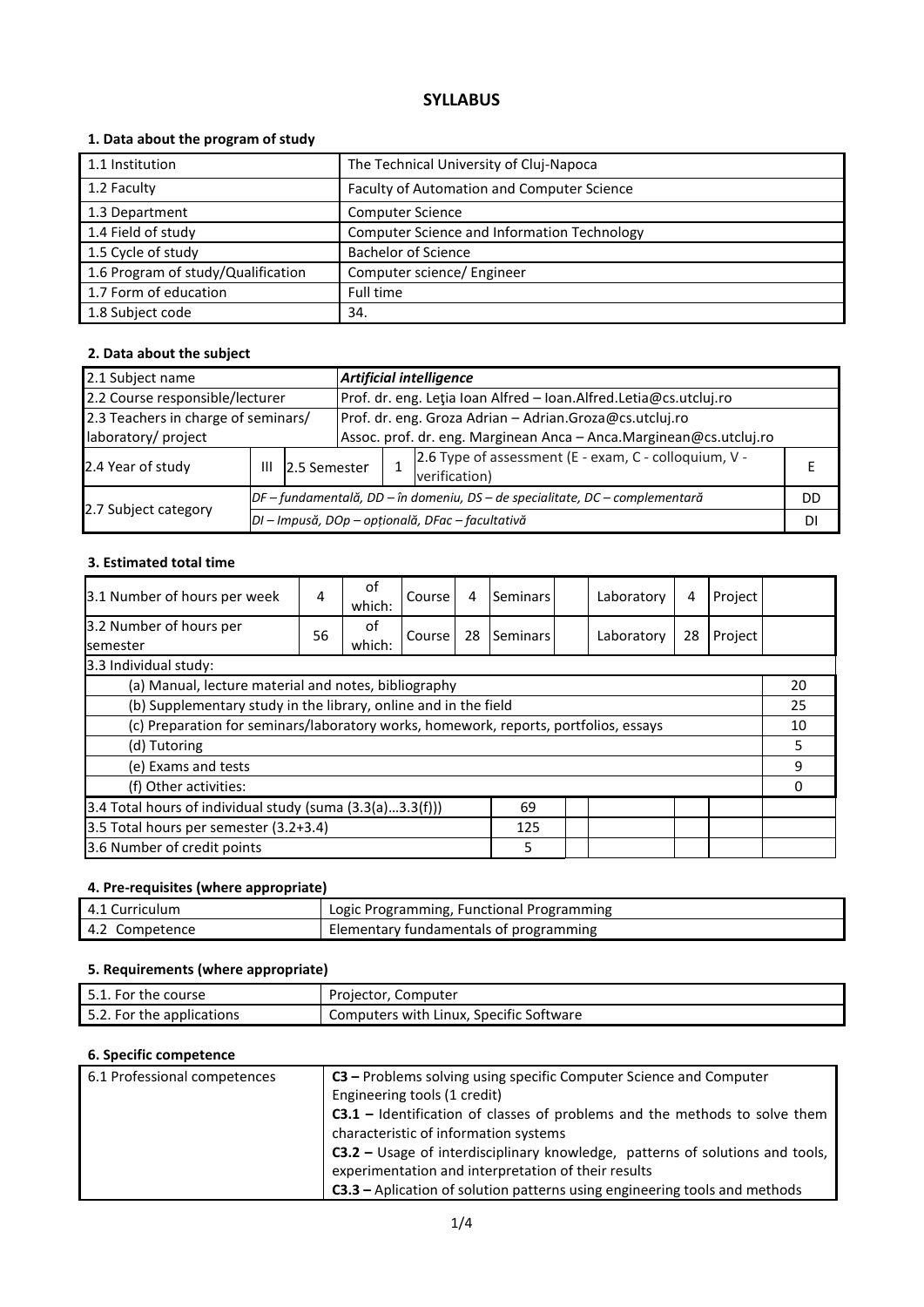|                       | C3.4 – Comparative evaluation, including experiments, of alternative               |
|-----------------------|------------------------------------------------------------------------------------|
|                       | solutions, to optimize performance                                                 |
|                       | $C3.5$ – Development and implementation of computational solutions for             |
|                       | concrete problems                                                                  |
|                       | $CS$ – Designing, managing the lifetime cycle, integrating and ensuring the        |
|                       | integrity of hardware, software and communication systems (1 credit)               |
|                       | $C5.1$ – Stating the criteria relevant to quality, security and system interaction |
|                       | with the environment and human operator                                            |
|                       | C5.2 - Usage of interdisciplinary knowledge for the adaptation of the              |
|                       | informatic system to the requirements of the application domain                    |
|                       | $CS.3$ – Using fundamental principles and methods for ensuring the security,       |
|                       | the safety and ease of exploitation of the computing systems                       |
|                       | C5.4 - Adequate utilization of quality, safety and security standards in           |
|                       | information processing                                                             |
|                       | C5.5 – Realization of a project including problem identification and analysis,     |
|                       | design and development, while proving the understanding of the basic quality       |
|                       | needs and requirements                                                             |
|                       | C6 - Designing intelligent systems (2 credits)                                     |
|                       | C6.1 - Describing the intelligent systems' components                              |
|                       | C6.2 - Using domain-specific tools for explaining the operation of intelligent     |
|                       | systems                                                                            |
|                       | $C6.3$ – Applying the main methods and principles for specifying solutions for     |
|                       | typical problems using intelligent systems                                         |
|                       | C6.4 – Choosing criteria and methods for the evaluation of quality,                |
|                       | performances and limitations of information systems                                |
|                       | C6.5 - Developing and implementing professional projects for intelligent           |
|                       | systems                                                                            |
| 6.2 Cross competences | N/A                                                                                |

#### **7. Discipline objective (as results from the** *key competences gained***)**

| 7.1 General objective   | Knowledge of representation and reasoning of fundamental problems of<br>artificial intelligence                                     |
|-------------------------|-------------------------------------------------------------------------------------------------------------------------------------|
| 7.2 Specific objectives | Fundamental search methods, Usage of first-order logic and description logics,<br>Basic planning representation and solving methods |
|                         |                                                                                                                                     |

# **8. Contents**

| 8.1 Lectures                                                         | <b>Hours</b>   | Teaching methods             | <b>Notes</b> |
|----------------------------------------------------------------------|----------------|------------------------------|--------------|
| Introduction.                                                        | 2              |                              |              |
| Intelligent Agents: behavior, environments, structure.               | 2              |                              |              |
| Solving Problems by Searching: uninformed, searching with partial    | $\overline{2}$ |                              |              |
| information.                                                         |                |                              |              |
| Informed Search Methods and Exploration: heuristics, local search    |                |                              |              |
| algorithms and optimization problems, local search in continuous     | 2              |                              |              |
| spaces.                                                              |                |                              |              |
| Constraint Satisfaction Problems: backtracking, local search.        | $\overline{2}$ | Slides, Algorithms,          |              |
| Adversarial Search: alpha-beta pruning, imperfect, real-time         | $\overline{2}$ | Quality of solutions,        |              |
| decisions, games that include an element of chance.                  |                | Exceptions,<br>Limits in the |              |
| Logical Agents: knowledge-based agents, propositional logic,         | $\overline{2}$ | representation of the        |              |
| effective propositional inference.                                   |                | real world,                  |              |
| First-Order Logic: syntax and semantics, using first-order logic,    | $\overline{2}$ | On -line                     |              |
| knowledge engineering in first-order logic                           |                |                              |              |
| Inference in First-Order Logic: unification and lifting, forward     | 2              |                              |              |
| chaining, backward chaining, resolution                              |                |                              |              |
| Planning: the planning problem, planning with state-space search,    |                |                              |              |
| partial-order planning, planning graphs, planning with propositional | 2              |                              |              |
| logic                                                                |                |                              |              |
| Description Logics: basic notions in DLs, syntacs and semantics,     | $\mathcal{P}$  |                              |              |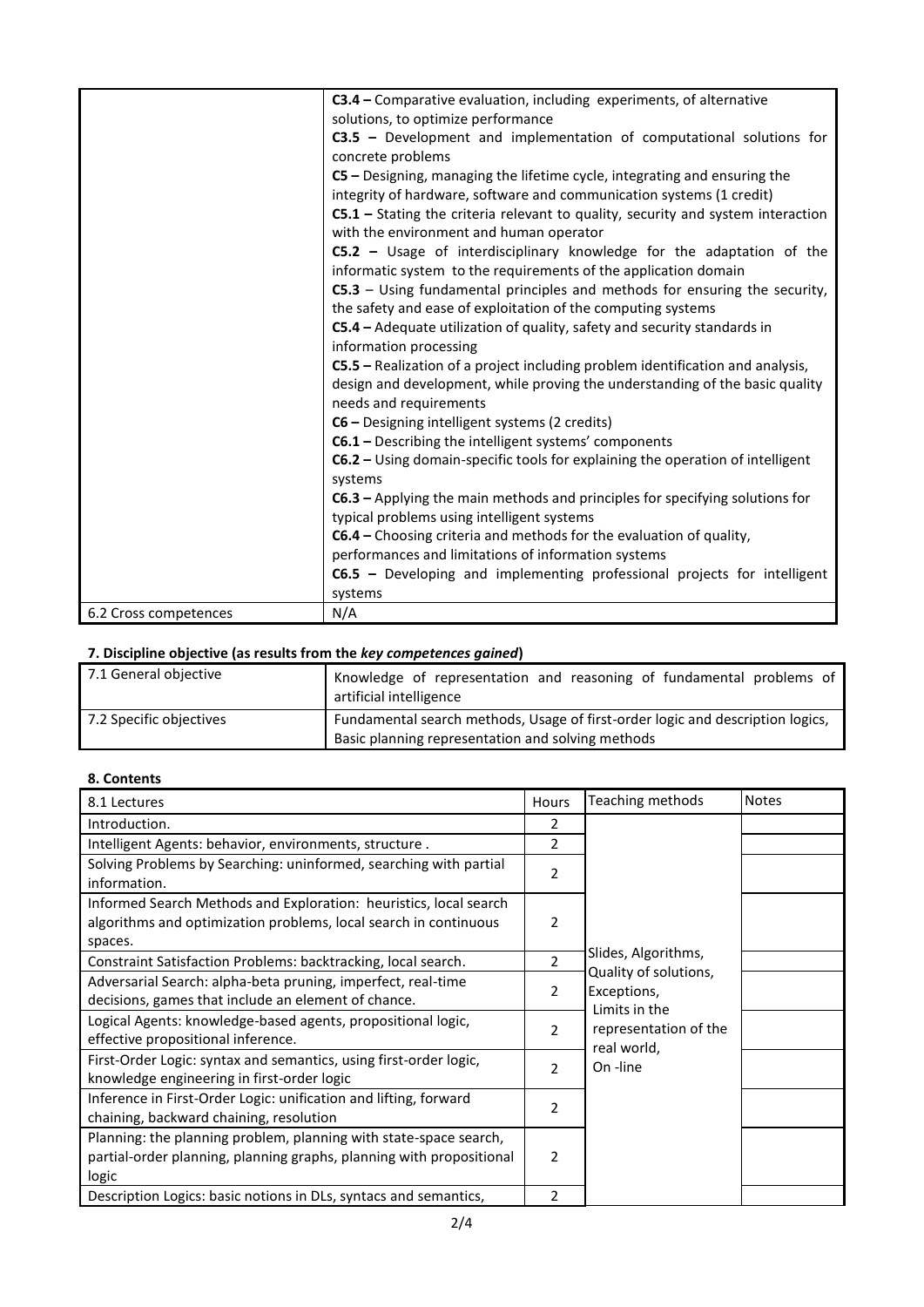| basic reasoning problems, inverse roles, number restriction                            |                |                    |              |
|----------------------------------------------------------------------------------------|----------------|--------------------|--------------|
| BDI Agents: goals, events, plans, triggering events, context, body,                    |                |                    |              |
| interpreter, features, scenarios                                                       | $\overline{2}$ |                    |              |
| Hierarchical Planning in BDI Agents: HTN planning, operational                         | $\overline{2}$ |                    |              |
| semantics, planning for declarative goals                                              |                |                    |              |
| Debugging BDI Agent Programs                                                           | $\overline{2}$ |                    |              |
| Bibliography                                                                           |                |                    |              |
| Artificial Intelligence: A Modern Approach: Russell, Norvig, Prentice Hall, 2010<br>1. |                |                    |              |
| Introduction to Description Logics: Baader, Nutt, CUP, 2017<br>2.                      |                |                    |              |
| 8.2 Applications - Seminars/Laboratory/Project                                         | Hours          | Teaching methods   | <b>Notes</b> |
| Introduction to the documentation for the assignment                                   | $\overline{2}$ |                    |              |
| Studying the documentation for the assignment                                          | 2              |                    |              |
| Studying the design of the tool                                                        | 2              |                    |              |
| Practicing the exercises provided in the archive                                       | $\overline{2}$ |                    |              |
| Understanding the main parts of the software                                           | $\overline{2}$ |                    |              |
| Running the system by tracing at high level                                            | 2              | Platform,          |              |
| Mastering the running of the system and the examples provided                          | 2              | Documentation,     |              |
| Conceptual design of new examples                                                      | $\overline{2}$ | Testing, Examples, |              |
| Code for the new examples                                                              | $\overline{2}$ | New examples       |              |
| Testing and debugging the new cases                                                    | $\overline{2}$ | On-line            |              |
| Measuring the performance of the system                                                | $\overline{2}$ |                    |              |
| Documenting the new scenarios                                                          | $\overline{2}$ |                    |              |
| Comparison of the differences between the cases developed and                          | 2              |                    |              |
| those provided                                                                         |                |                    |              |
| Final evaluation of the exercises developed                                            | $\overline{2}$ |                    |              |
| Bibliography                                                                           |                |                    |              |
| Various Artificial Intelligence Tools from the WWW                                     |                |                    |              |

*\* Se vor preciza, după caz: tematica seminariilor, lucrările de laborator, tematica și etapele proiectului.*

## **9. Bridging course contents with the expectations of the representatives of the community, professional associations and employers in the field**

The textbook is one of the most known and used one in the world of the best universities, continuously assessed by the university and research community in the world regarding its influence and use in the software oriented companies.

### **10. Evaluation**

| Activity type                                                       | Assessment criteria                                                                       | Assessment methods           | Weight in the<br>final grade |  |  |  |  |
|---------------------------------------------------------------------|-------------------------------------------------------------------------------------------|------------------------------|------------------------------|--|--|--|--|
| Course                                                              | Problems and theoretical concepts                                                         | Written exam, on-line        | 75%                          |  |  |  |  |
| Seminar                                                             |                                                                                           |                              |                              |  |  |  |  |
| Laboratory                                                          | Usage of specific tools on the examples                                                   | Evaluation in the laboratory | 25%                          |  |  |  |  |
|                                                                     | developed and tested by the students                                                      | On-line                      |                              |  |  |  |  |
| Project                                                             |                                                                                           |                              |                              |  |  |  |  |
|                                                                     | Minimum standard of performance:                                                          |                              |                              |  |  |  |  |
|                                                                     | Representation of knowledge and its use in solving specific problems using specific tools |                              |                              |  |  |  |  |
| Grade calculus: 25% laboratory + 75% final exam                     |                                                                                           |                              |                              |  |  |  |  |
| Conditions for participating in the final exam: Laboratory $\geq 5$ |                                                                                           |                              |                              |  |  |  |  |
| Conditions for promotion: $grade \geq 5$                            |                                                                                           |                              |                              |  |  |  |  |